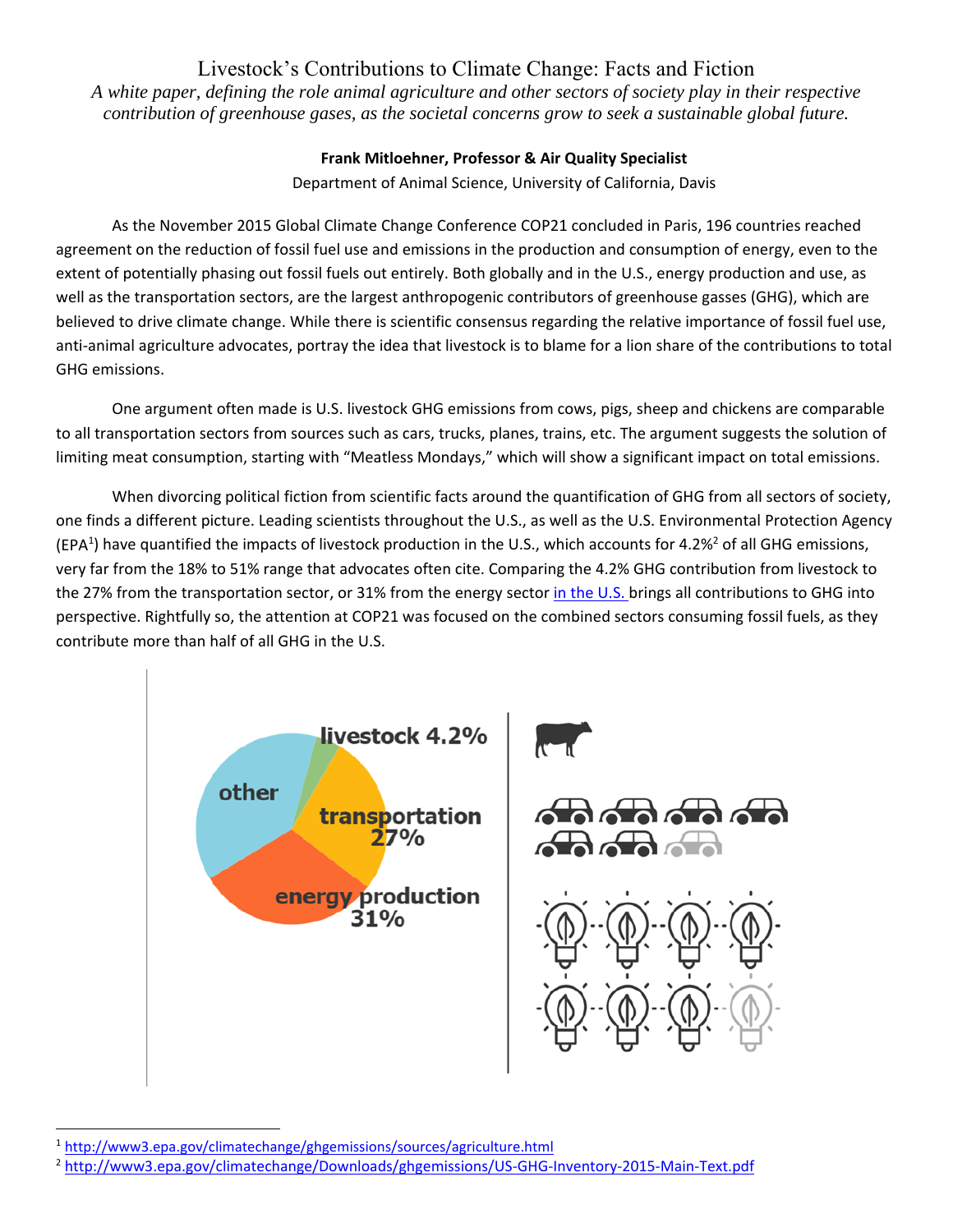Breaking down the 4.2% EPA figure for livestock by animal species, shows the following contributors: beef cattle 2.2%, dairy cattle 1.37%, swine 0.47%, poultry 0.08%, sheep 0.03%, goats 0.01% and other (horses, etc.) 0.04%. It is sometimes difficult to put these percentages in perspective, however; if all U.S. Americans practiced Meatless Mondays, we would reduce the U.S. national GHG emissions by 0.6%. A beefless Monday per week would cut total emissions by 0.3% annually. One certainly cannot neglect emissions from the livestock sector but to compare them to the main emission sources would put us on a wrong path to solutions, namely to significantly reduce our anthropogenic carbon footprint to reduce climate change.



 **with Energy Star bulbs – 1.2% = GHG Emission – 0.6%** 



In spite of the relatively low contributions to total GHG emissions, the U.S. livestock sector has shown considerable progress during the last six plus decades, and commitment into the future, to continually reduce its environmental footprint, while providing food security at home and abroad. These environmental advances have been the result of continued research and advances in animal genetics, precision nutrition, as well as animal care and health.

#### **U.S. Dairy & Beef Production Continuous Improvement**

|                           | 1950                  | 2015                        |
|---------------------------|-----------------------|-----------------------------|
| <b>Total Dairy Cows:</b>  | 22 million dairy cows | 9 million dairy cows (-59%) |
| <b>Milk Production:</b>   | 117 million tons      | 209 million tons (+79%)     |
| <b>Carbon Footprint:</b>  |                       | 1/3 that of 1950            |
|                           |                       |                             |
|                           | 1970                  | 2015                        |
| <b>Total Beef Cattle:</b> | 140 million head      | 90 million head (-36%)      |
| <b>Beef Production</b>    | 24 million tons       | 24 million tons             |

Globally, the U.S. livestock sector is the country with the relatively lowest carbon footprint per unit of livestock product produced (i.e. meat, milk, or egg). The reason for this achievement largely lies in the production efficiencies of these commodities, whereby fewer animals are needed to produce a given quantity of animal protein food, as the following milk production example demonstrates: the average dairy cow in the U.S. produces 22,248 lbs. milk/cow/year. In comparison, the average dairy cow in Mexico produces 10,500 lbs. milk/cow/year, thus it requires 2‐plus cows in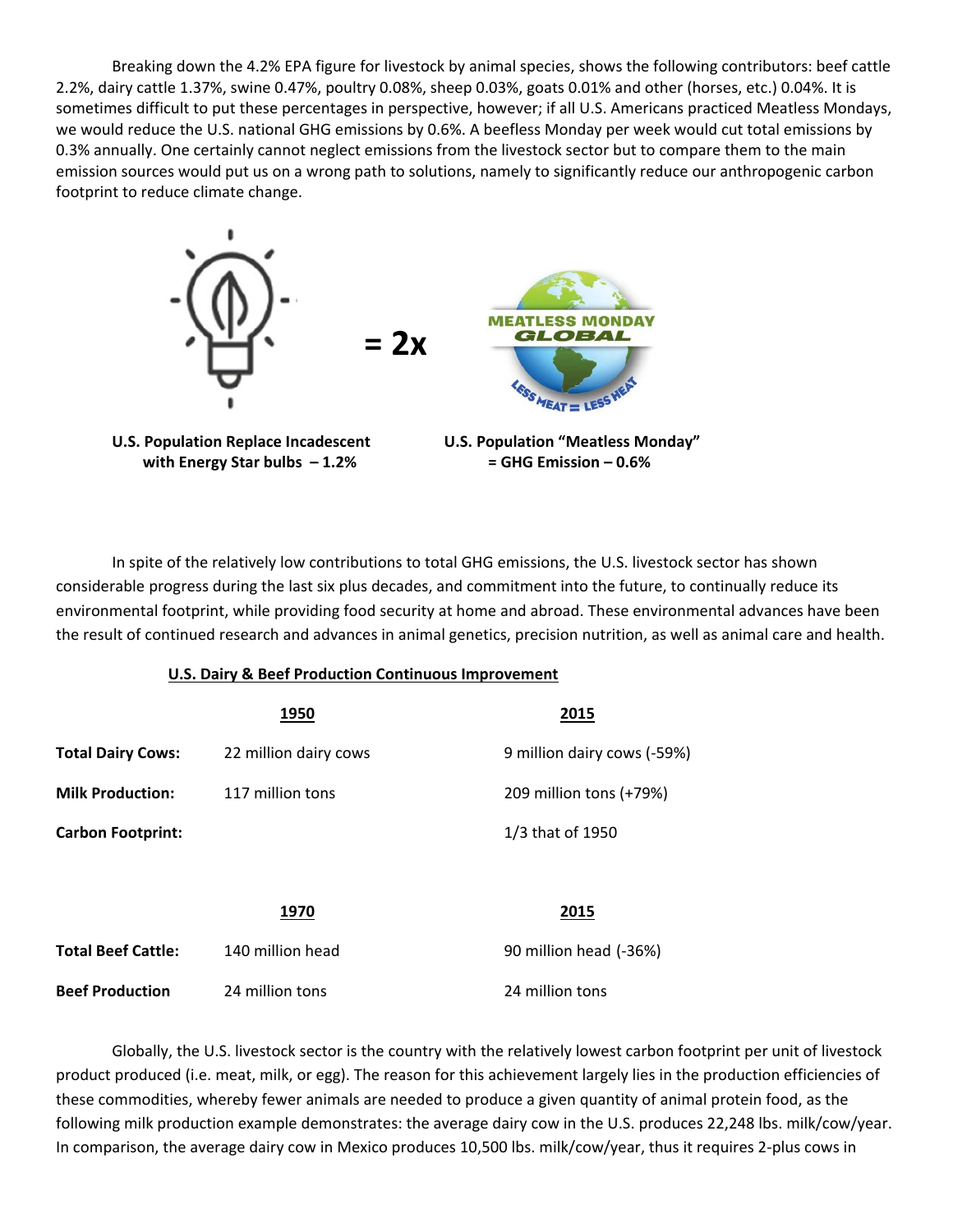Mexico to produce the same amount of milk as one cow in the U.S. India's average milk production per cow is 2,500 lbs. milk/cow/year, increasing the methane and manure production by a factor of 9 times compared to the U.S. cow. As a result, the GHG production for that same amount of milk is much lower for the U.S. versus the Mexican or Indian cow. Production efficiency is a critical factor in sustainable animal protein production and it varies drastically by region.



Improvements in livestock production efficiencies are directly related to reductions of the environmental impact. Production efficiencies and GHG emissions are inversely related—when the one rises, the other falls.

 The 2050 challenge to feeding the globe is real: throughout our lifetime, the global human population will have tripled from three to more than nine billion people without concurrent increases of natural resources to produce more food. Our natural resources of land, water and minerals (fertilizer) necessary for agricultural production, have not grown but in fact decreased. As a result, agriculture will have to become much more efficient worldwide and engage in an efficient path similar to the one it has traveled down in U.S. livestock production in recent decades.

### **How can emissions accurately and fairly be assessed to lay ground for a path for solutions?**

In its quest to identify a sustainable, scientific path toward fulfilling the future global food demand, the Food and Agriculture Organization of the United Nations (FAO) has formed an international partnership project to develop and adopt a "gold standard" life cycle assessment (LCA) methodology for each livestock specie and the feed sector. The 'Livestock Environmental Assessment and Performance Partnership' (LEAP), engaged with more than 300 scientists from the world's most prestigious academic institutions in developing this unprecedented effort in developing a global benchmarking methodology. The first three‐year phase project was finalized in December 2015 with six publically available LCA guidelines<sup>3</sup>. This globally harmonized quantification methodology will not only allow the accurate measurement by livestock species and production regions across the globe today, but will also identify opportunities for improvement and the ability to measure that progress in each region going forward.

<sup>3</sup> http://www.fao.org/partnerships/leap/en/